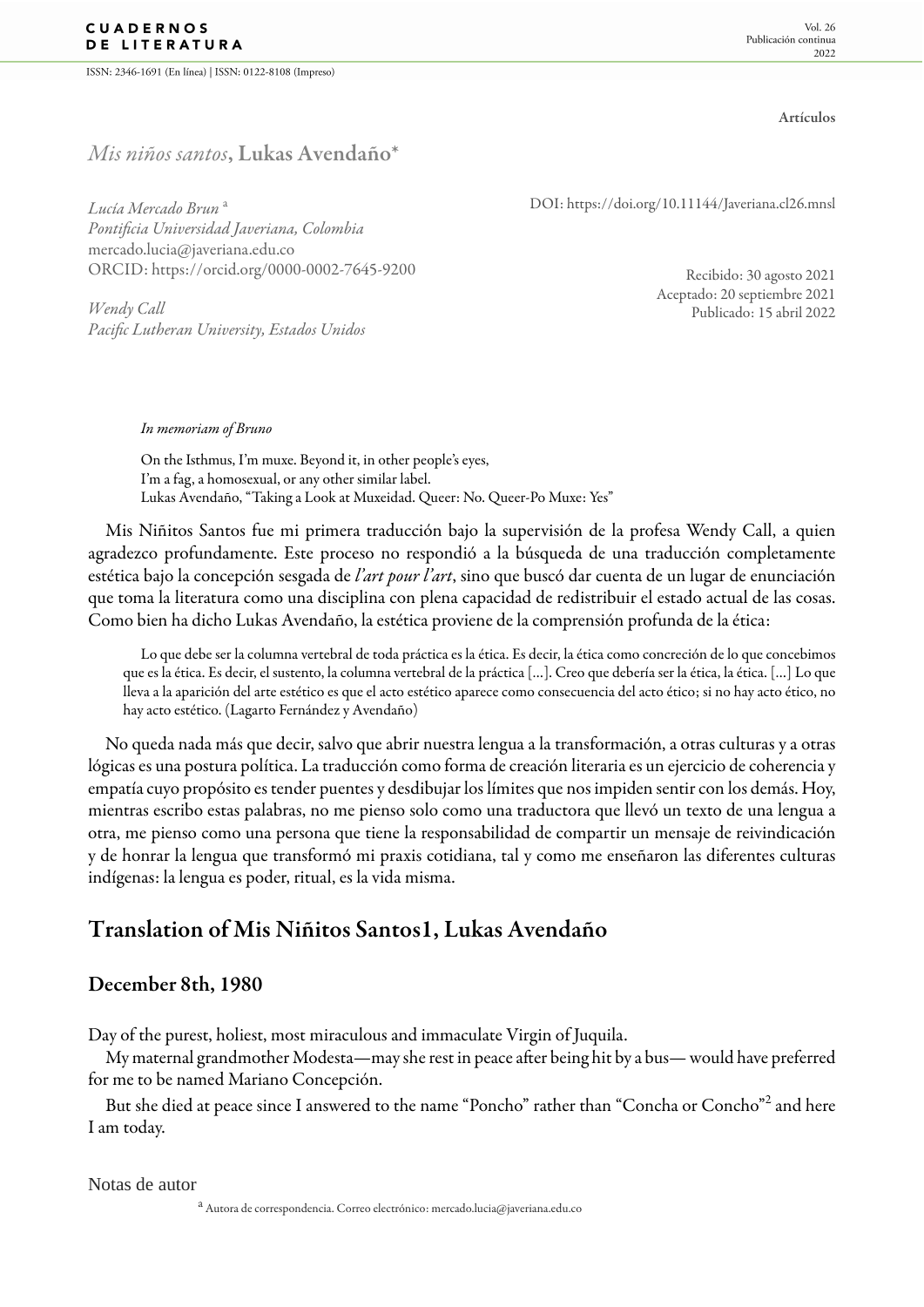#### Something About My Mother

His mother birthed him alone. By the time the midwife arrived the baby was already out, his umbilical cord cut with a reed and then buried by his father in the backyard so he would have a sense of belonging to his family, his home, his land, and he would always know where to return.

#### Something about my mother II

I'm the son of his goddamned mother whose bitch mother birthed him in the south, "because birds migrate south" like butterflies.

#### Tigger

Our eyes met and I heard him say:

- —Today is my lucky day—that unexpected journey came to an end when he consumed the last of my body with kisses. Our eyes met and I heard him say:
- —You deserve someone who loves you, who takes care of you, who deserves you. You deserve someone who gives you love, affection, company. You deserve to be well, you deserve the best in the world; I'm so worthless beside you…

Our eyes met and he heard me say:

—Today I will tear off the kisses your alcoholic mouth tattooed on my body because it burns me, it scrapes me, it eats me, it pains me, you pain me!

#### To Víctor

So what then? When do we give ourselves a little blow? Once again, he didn't understand the figurative language with which Cariño addressed him. In fact, she was saying: "When will you me make yours? Grab my butt and bite my back. Spit in my face and spank me. Wrap your hands in my wet hair. Bite my lips and tear my clothes. Bind my hands. Gag my mouth. Pee on my chest. Make my pupils dilate when you penetrate them with your strange gaze. Your teeth marks, an exhibit on my neck, on my cut open skin.

#### Benito

That day at the beach you said you were capable of doing anything for me while your unbuttoned pants exposed your white butt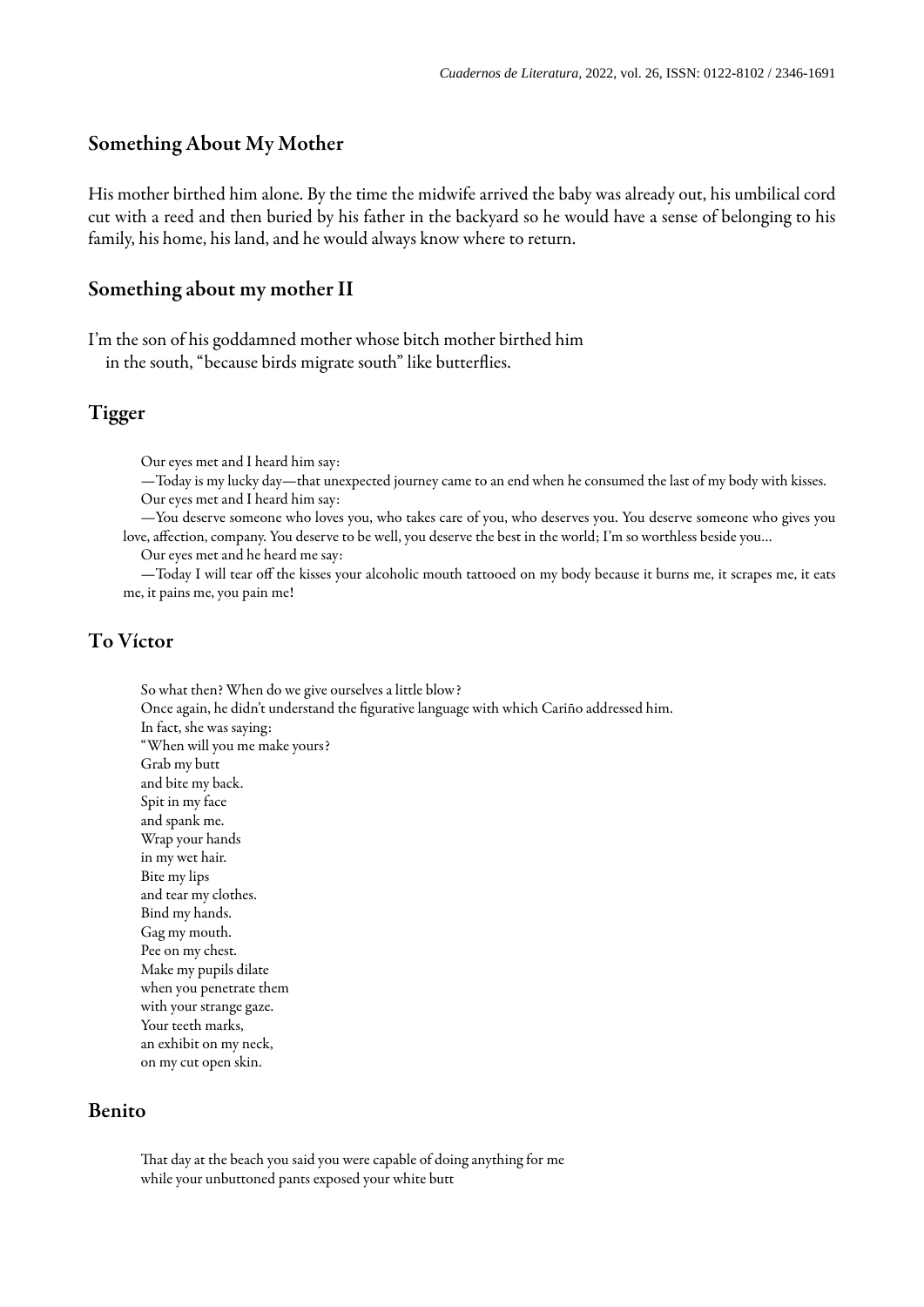while the crabs watched… and the heat of your chest squeezed my heart.

## Daniel

Today I tell you, once again, that I had a great time, all the times that—after those pitched fights—we ended up surrendering on that woven mat that was never big enough for us to roll.

# IX

—Fags don't go to war—was the sentence his brother used to try and silence him. —That's why I'm working for peace—he answered—so that even the most manly won't go to war, either.

# XIII

On the Santa Monica bus, in Los Angeles, California, he was absorbed in the obsidian gaze of a Chicano who could be his brother if it wasn't for the point-blank range *fuck you* paisa that hit him like a blast.

He got as close as he could so he wouldn't miss his shot, placing the bullet at spinal-bulb height, between the cerebellum and the Eustachian tube and just whispered: "You'll never be gringo."

## XV

The day they told him: "You've talked too much" he thought that there are people for whom even speaking their name means talking too much. Even saying "I am" implies giving identity and dignity to the person who pronounces it and puts in check the one used to being obeyed without even noticing the obedient one breathing.

## XVI

He thinks "showing your white teeth isn't poetry".

### Central Cinema Oaxaca, Mexico

I speak for those of us who gave ass to dozens of the federal police officers during their occupation of Oaxaca, in 2006, in that porn theater in the corner of the Zócalo. I speak for those who, like me, came out drenched in blood, drool, semen, tears and shit from those clandestine booths at the Central Market. I speak for those who, like me, shouted that we didn't have enough ass while we squirmed, pounded by police cocks. This testimony is the best way to say that the police eat it, too.

## The Boot

Let's spit on hypocrites, academics, politicians and civil servants, closeted jerks supporting impunity.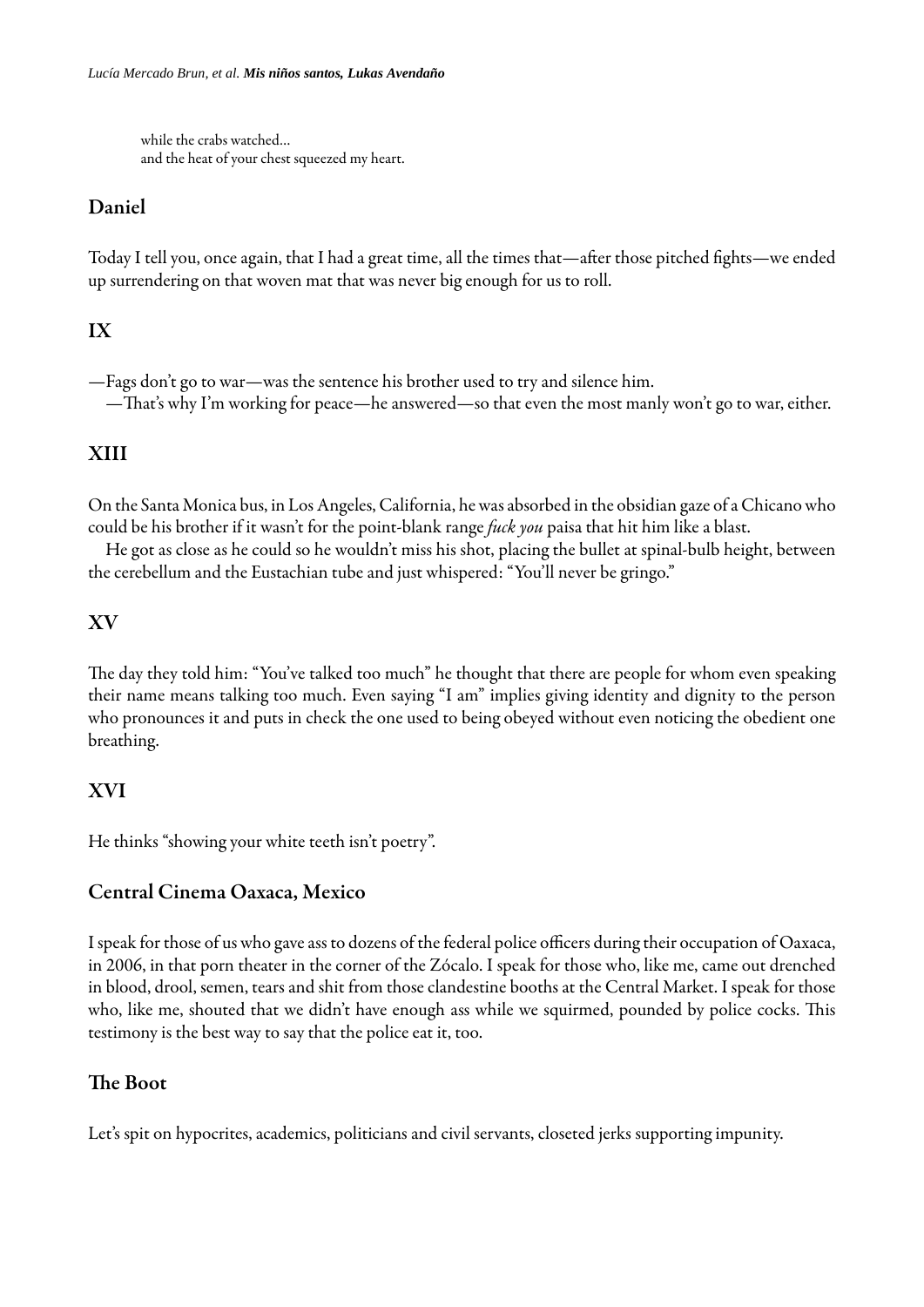### That Line

I DON'T WALK LIKE A MAN AND I DON'T SPEAK LOUDLY… —Have some balls! —I'm a fag 'cause I didn't spit in the palm [fag if you don't spit "here"]. I'm a fag 'cause I didn't cross the line [fag if you don't cross the line]…

## Ciudad Juárez

"It all happened so fast" "We're scared" "We wish we could go back to three years ago" "Everyone is leaving" "Empty houses" "So much uncertainty" "There's so much pain" "Abandonment–vulnerability" "Despair" "I was born in a place that has all the conditions for me to get screwed up the ass," "culture of death" "They became numb", "innocence lost" "Normalization of violence" "In Juárez, everybody is trying to survive" "You're surviving" "Who do I protect myself from: from the narcos, from the police, from the soldiers?" "We have the will to resist violence". "Wake up… not one more death" "Dying is forbidden" "Not one more, not one less… but all together" "may no bullet have my name on it" Chihuahua…!

### Ciudad Juárez II

2010: seven thousand violent deaths, as if death were a peaceful act; 200,000 displaced by war declared on the narcos. Many chose exile and it's the ones who can leave, who can afford to move elsewhere, who can take Ciudad Juárez or leave it.

#### Cinema Ciudad Juárez

I speak for those who, like me, have been thrown out of porn theaters and are forever banned.

# Original poems

## 8 de diciembre de 1980

Día de la purísima, santísima, milagrosísima en inmaculada virgencita de Juquila.

Mi abuela materna Modesta, que en paz descanse porque la atropelló un camión, hubiera preferido que me llamaran Mariano Concepción.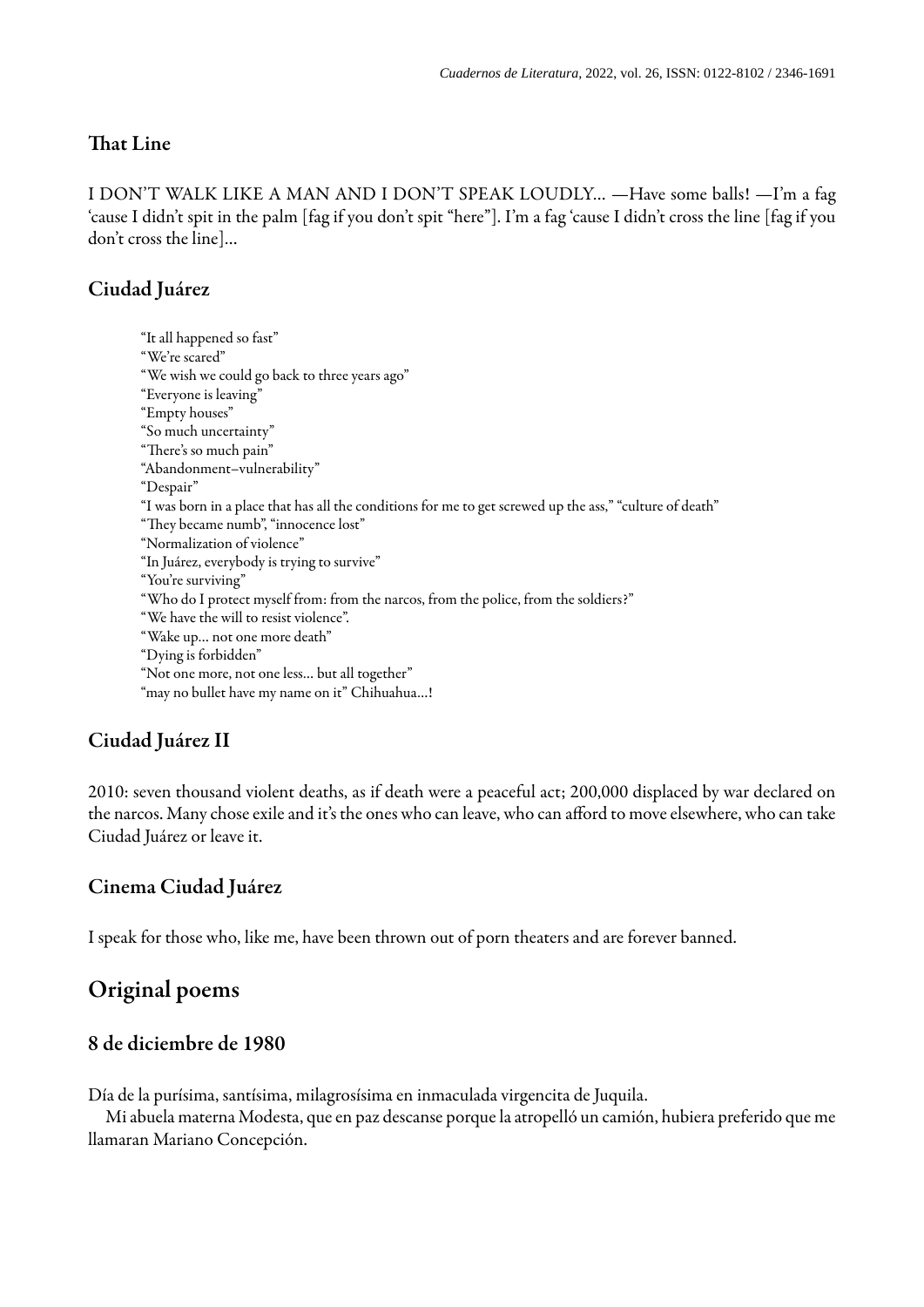Pero se murió conforme de que yo respondiera al llamado de "poncho", por no decir "concha o concho" y hoy estoy aquí.

#### Algo sobre mi madre

Su madre lo parió sola. Cuando la partera llegó el chamaco ya estaba fuera, con un carrizo trozó el ombligo y su padre lo enterró en el patio de la casa para que tenga sentido de pertenencia a su familia, su casa, la tierra y sepa siempre a dónde regresar.

#### Algo sobre mi madre II

Soy el hijo de su piche madre que su puta madre lo parió

En el sur, "porque al sur emigran las aves" como las mariposas.

## Tigger

Nuestras miradas se cruzaron y le escuché decir: —Hoy es mi día de suerte —después, la caminata inesperada llegó a su fin cuando se comió lo último de mi cuerpo a besos. Nuestras miradas se cruzaron y le escuché decir: —Mereces a alguien que te quiera, que te cuide, que te merezca; Mereces a alguien que te dé cariño, amor, compañía. Mereces que te vaya bien, mereces lo mejor del mundo, soy tan poca cosa a tu lado… Nuestras miradas se cruzaron y me escuchó decir: —¡Hoy me arrancaré los besos que tu boca etílica tatuó en mi cuerpo, porque me arde, me raspa, me come, me duele, me dueles!

### A Víctor

¿Entonces, qué? ¿Cuándo nos damos unos "putazos"?

Él, por segunda ocasión, no entendía el lenguaje figurado

con el que Cariño se le dirigía. En realidad, le estaba diciendo:

"¿Cuándo me haces tuya?

Estrújame las nalgas

y muérdeme la espalda.

Escúpeme en la cara

y dame de nalgadas.

Enrolla tus manos

en mi cabellera mojada.

Muérdeme los labios y rasga mi ropa.

Amárrame las manos.

Amordázame la boca.

Orínate en mi pecho.

Que mis pupilas se dilaten cuando las penetres con tu peculiar mirada.

Y en mi cuello exhiba las marcas de tu dentadura en mi piel cortada.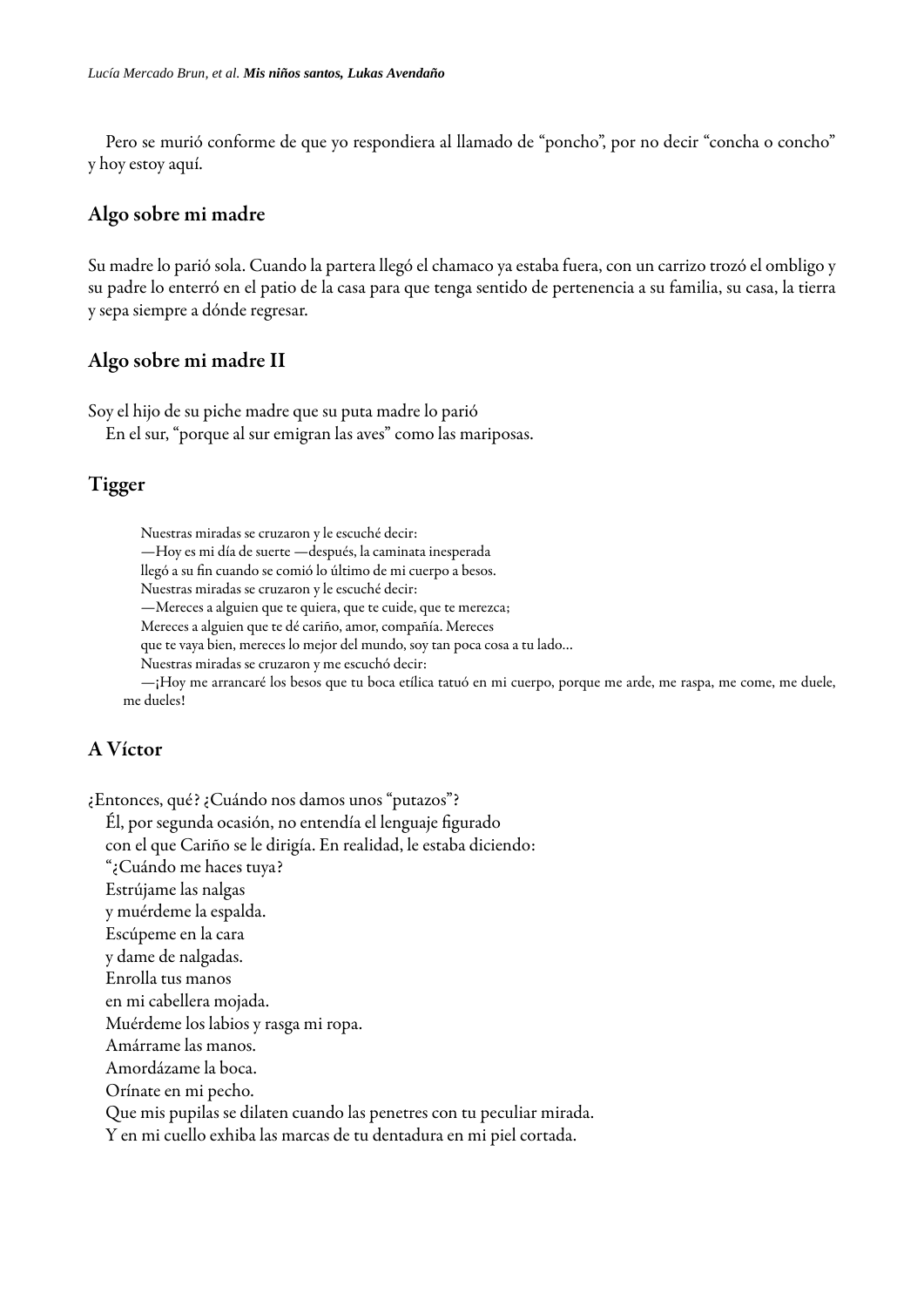### Benito

Dijiste en la playa que por mí serías capaz de todo, mientras tus pantalones desabrochados dejaban expuestas tus nalgas blancas ante la mirada de los cangrejos… y el calor de tu tórax me apretaba el corazón.

### Daniel

Hoy te digo, como hace rato, que me la pasé chido todos los tiempos, todas las veces que —después de aquellas luchas campales— terminamos rendidos sobre aquel petate que nunca fue suciente para rodar.

## IX

—Los putos no van a la guerra —fue la sentencia con que su hermano intentó callarle la boca. —Por eso trabajo por la paz —respondió él— para que tampoco vayan a la guerra los muy hombres.

### XIII

En el transporte público de Santa Mónica, en Los Ángeles, California, se quedó absorto en la mirada de obsidiana de un chicano que bien podría ser su hermano, si no fuera por el *fuck you* paisa a quemarropa que impactara en su mismidad como si de una ráfaga se tratara.

Él se acercó lo más que pudo para no errar su disparo, colocando el proyectil a la altura del bulbo raquídeo, entre en cerebelo y la trompa de Eustaquio y, como un susurro, se limitó a decir: —Nunca serás gringo.

#### XV

El día que le dijeron: "Ya hablaste demasiado", se quedó pensando que hay para quienes, incluso, enunciar el nombre propio significa hablar demasiado; ya que decir "Yo soy" implica dotar de identidad y dignidad a quien lo enuncia y poner en jaque al acostumbrado a ser obedecido sin que se note siquiera el respirar de quien obedece.

#### XVI

Él piensa que: "De dientes pa'fuera no es poesía".

## Cinema Central Oax-Mex

Hablo por los que le entregamos el culo a docenas de la Policía Federal Preventiva (PFP) en su estancia en Oaxaca, en 2006, en aquel cine porno en la esquina del Zócalo. Hablo por aquellos que, como yo, salíamos embarrados de sangre, baba, semen, lágrima y mierda de aquellas cabinas clandestinas en la Central de Abasto. Hablo por aquellos que, como yo, gritábamos que nos hacía falta culo mientras nos retorcíamos clavados en las vergas de los *pefepos*. Este es mi mejor testimonio para decir que la policía también se la come.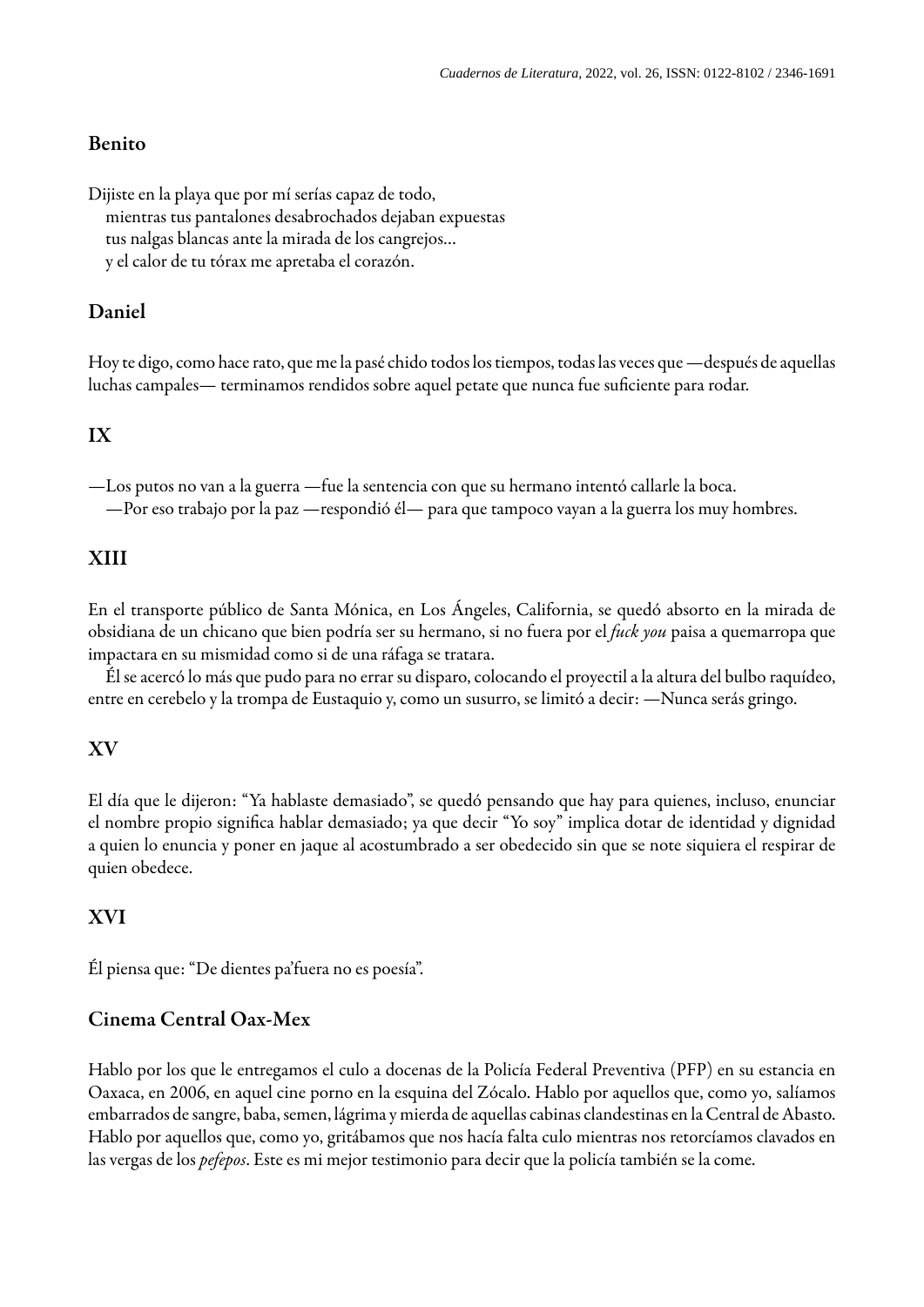### La bota

A escupir a los hipócritas, académicos, políticos y funcionarios mamarrachos *enclosetados* promotores de la impunidad.

### La raya

NO CAMINO COMO HOMBRE Y NO HABLO CON RIGOR… —¡Hable con huevos! —Soy puto porque no escupí la mano [puto si no escupes "aquí"]. Soy puto porque no pasé la raya [puto si no cruzas la raya]…

## Ciudad Juárez

"Todo fue tan repentino" "Tenemos miedo" "Sentimos nostalgia de hace tres años" "Hay un éxodo" "Casas vacías" "Mucha incertidumbre" "Hay mucho dolor" "Desamparo-vulnerabilidad" "Desolación" "He nacido en un lugar que tiene todas las condiciones para que me cargue la verga", "cultura de la muerte" "Desensibilizarían", "pérdida de asombro" "Normalización de la violencia" "En Juárez, todo el mundo sobrevive" "Estás sobreviviendo" "¿De quién me cuido: de los narcos, de la policía, de los militares?" "Mas tenemos toda la voluntad de resistirnos a la violencia" "Ponte vivo… ni un muerto más" "Prohibido morir" "Ni una más ni uno menos... sino tod@s complet@s" "que ninguna bala tenga escrito mi nombre" ¡Chihuahua…!

## Ciudad Juárez II

2010: siete mil muertes violentas, como si la muerte fuera un acto pacífico; 200 mil desplazados por la declaratoria de guerra al narco. Muchos se han condenado al exilio y son los que pueden irse, que pueden pagar su residencia en cualquier otro lugar, para quienes Ciudad Juárez es solo una opción para estar o no estar.

### Cinema Ciudad Juárez

Hablo para aquellos que, como yo, han sido sacados de los cines porno y negado su retorno para siempre.

#### **Referencias**

<span id="page-6-0"></span>Avedaño, Lukas. *Mis Niñitos Santos*. MAG Edición En Impresos y Digitales, S.C., 2015.